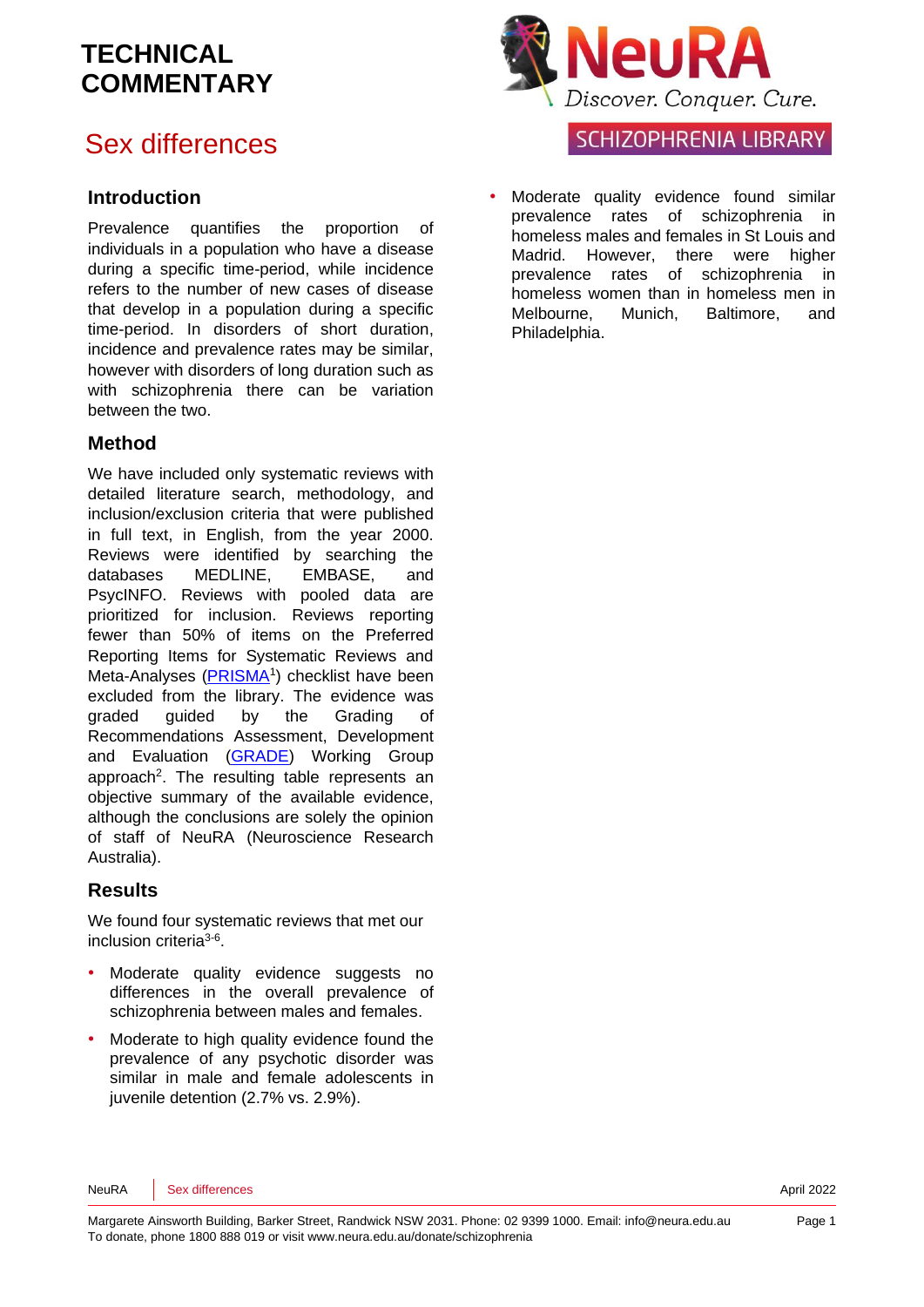# Sex differences



**SCHIZOPHRENIA LIBRARY** 

*Beaudry G, Yu R, Langstrom N, Fazel S* **An Updated Systematic Review and Meta-regression Analysis: Mental Disorders Among Adolescents in Juvenile Detention and Correctional Facilities Journal of the American Academy of Child and Adolescent Psychiatry 2021; 60(1): 46-60** [View review abstract online](https://pubmed.ncbi.nlm.nih.gov/32035113/) **Comparison Prevalence of psychotic disorders in adolescents in juvenile detention and correctional facilities. Samples included schizophrenia spectrum disorders as well as other psychotic disorders. Summary of evidence Moderate to high quality evidence (large sample, some inconsistency, precise, direct) suggests the prevalence of any psychotic disorder is around 2.7% for male adolescents and 2.9% for female adolescents in juvenile forensic settings. Prevalence of psychotic disorders** 21 studies, N = 27,801 Females: prevalence = 2.9% 95%Cl 2.4% to 3.5%,  $l^2 = 0$ %,  $p = 0.916$ Males: prevalence = 2.7%, 95%CI 2.0% to 3.4%, I <sup>2</sup> = 76%, *p* < 0.001 There were no moderating effects of study characteristics. **Consistency in results<sup>‡</sup>** Consistent for females, inconsistent for males **Precision in results**§ Precise **Directness of results** | Direct

*Folsom D, Jeste DV*

**Schizophrenia in homeless persons: a systematic review of the literature**

**Acta Psychiatrica Scandinavica 2002; 105(6): 404-413**

[View review abstract online](http://www.ncbi.nlm.nih.gov/pubmed/12059843)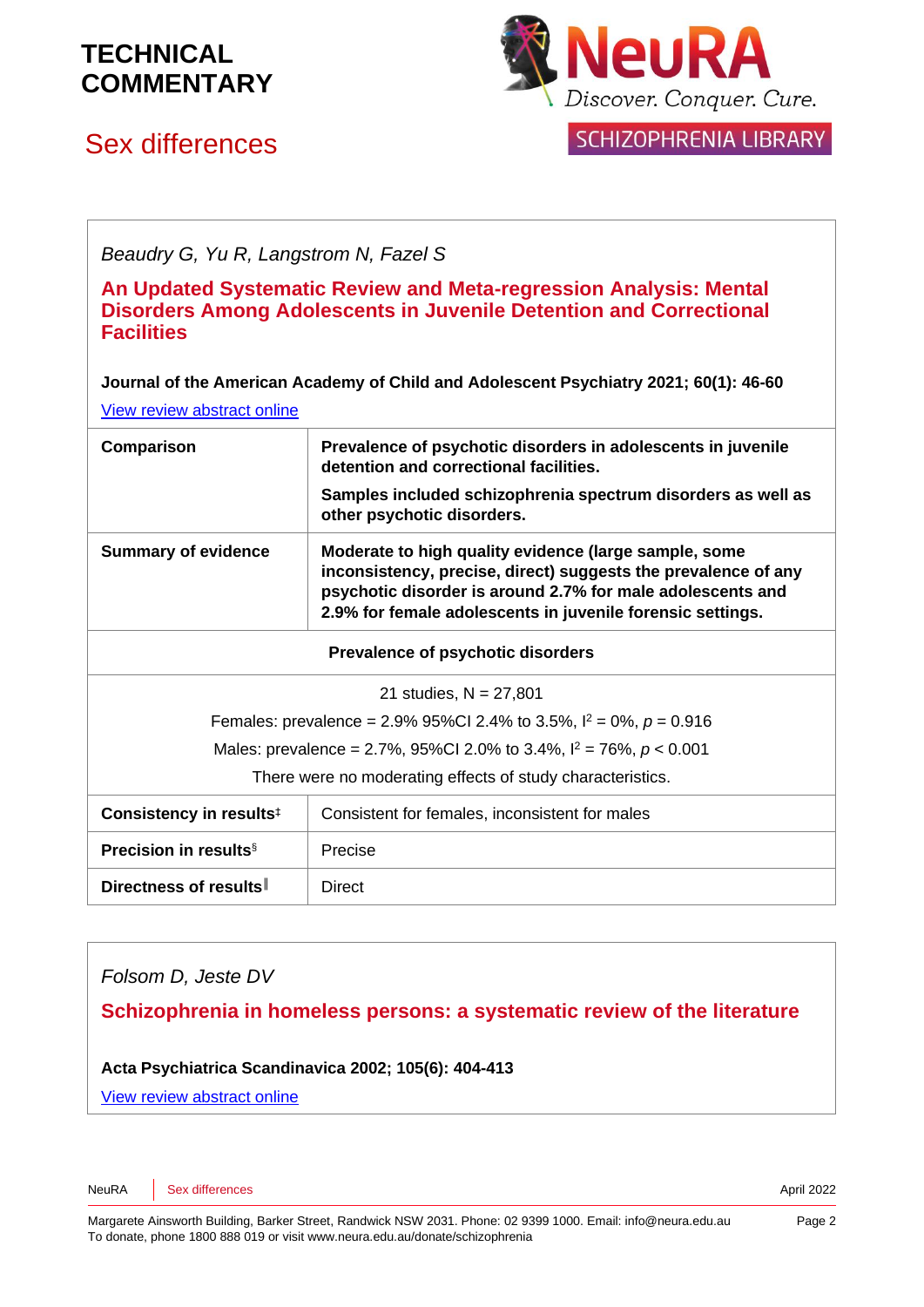# Sex differences



SCHIZOPHRENIA LIBRARY

| Comparison                                                                             | Prevalence of schizophrenia and related psychotic disorders in<br>homeless males vs. females.                                                                                                                                                                                                                                         |  |
|----------------------------------------------------------------------------------------|---------------------------------------------------------------------------------------------------------------------------------------------------------------------------------------------------------------------------------------------------------------------------------------------------------------------------------------|--|
| <b>Summary of evidence</b>                                                             | Moderate quality evidence (large sample, inconsistent, unable to<br>assess precision, direct) suggests higher prevalence rates of<br>schizophrenia in homeless women than in homeless men in<br>Melbourne, Munich, Baltimore, and Philadelphia. Prevalence<br>rates were similar between males and females in St Louis and<br>Madrid. |  |
| Prevalence of schizophrenia                                                            |                                                                                                                                                                                                                                                                                                                                       |  |
|                                                                                        | 10 studies, $N = 3,805$                                                                                                                                                                                                                                                                                                               |  |
| Schizophrenia was more common in homeless women than in homeless men in;               |                                                                                                                                                                                                                                                                                                                                       |  |
| Melbourne: 35% of the homeless women were diagnosed with schizophrenia vs. 8% of men   |                                                                                                                                                                                                                                                                                                                                       |  |
| Munich: 34% of the homeless women were diagnosed with schizophrenia vs. 12% of men     |                                                                                                                                                                                                                                                                                                                                       |  |
| Baltimore: 17% of homeless women were diagnosed with schizophrenia vs.12% of men       |                                                                                                                                                                                                                                                                                                                                       |  |
| Philadelphia: 11% of homeless women received treatment for schizophrenia vs. 7% of men |                                                                                                                                                                                                                                                                                                                                       |  |
| Prevalence rates were similar in;                                                      |                                                                                                                                                                                                                                                                                                                                       |  |
| St Louis: 4% of the homeless women were diagnosed with schizophrenia vs. 6% of men     |                                                                                                                                                                                                                                                                                                                                       |  |
|                                                                                        | Madrid: there were similar rates of schizophrenia in women and men                                                                                                                                                                                                                                                                    |  |
| <b>Consistency in results</b>                                                          | Appears inconsistent                                                                                                                                                                                                                                                                                                                  |  |
| <b>Precision in results</b>                                                            | No measure of precision is reported.                                                                                                                                                                                                                                                                                                  |  |
| <b>Directness of results</b>                                                           | <b>Direct</b>                                                                                                                                                                                                                                                                                                                         |  |

### *Goldner EM, Hsu L, Waraich P, Somers JM*

**Prevalence and incidence studies of schizophrenic disorders: a systematic review of the literature** 

#### **Canadian Journal of Psychiatry 2002; 47(9): 833-843**

[View review abstract online](http://www.ncbi.nlm.nih.gov/pubmed/12500753) 

| Comparison                 | Sex differences in worldwide prevalence rates.                                                                                |
|----------------------------|-------------------------------------------------------------------------------------------------------------------------------|
| <b>Summary of evidence</b> | Moderate quality evidence (large samples, inconsistent, unable to<br>assess precision, direct) suggests no differences in the |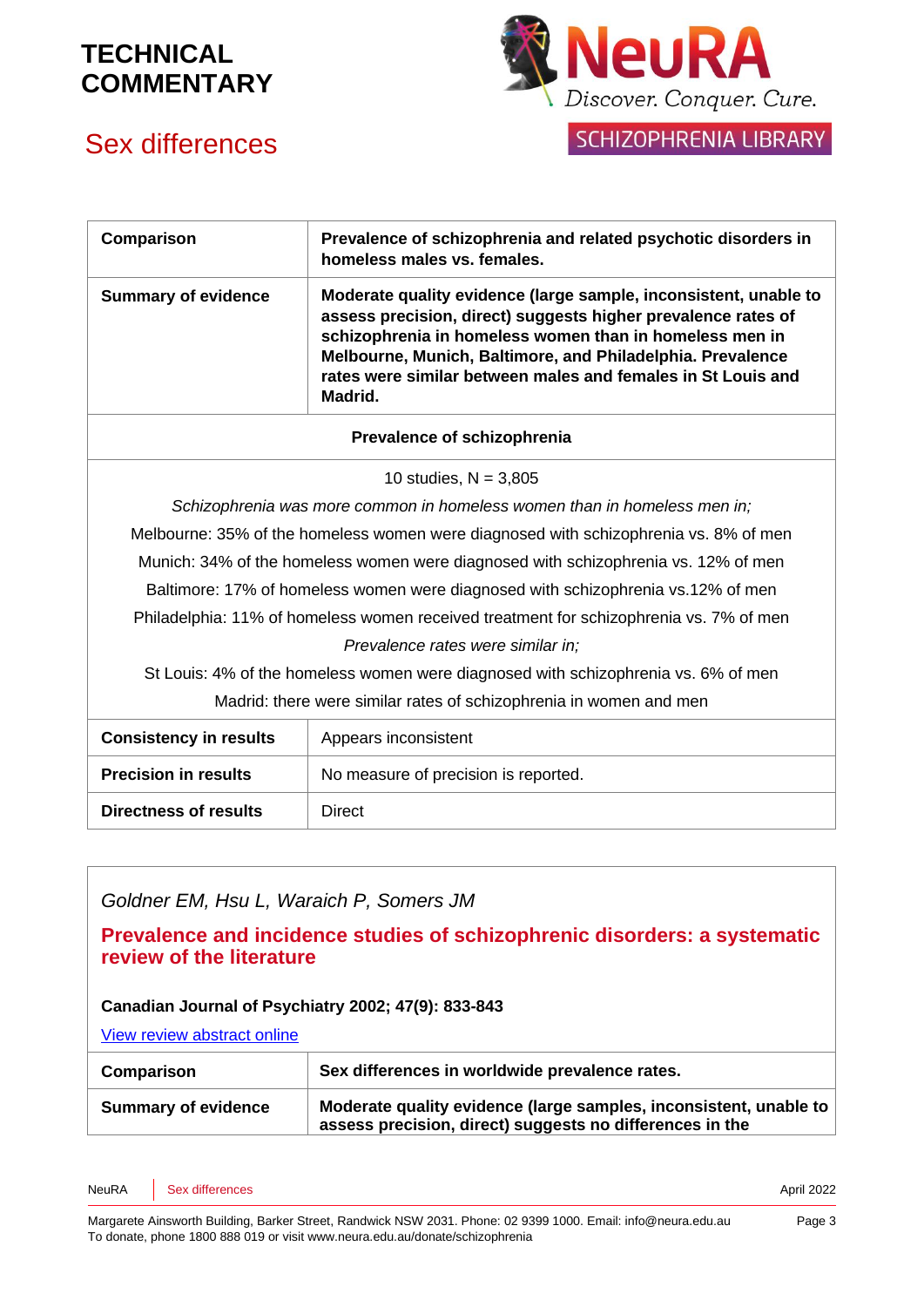# Sex differences



|                                                    | prevalence of schizophrenia.         |  |
|----------------------------------------------------|--------------------------------------|--|
| Prevalence of schizophrenia                        |                                      |  |
| Lifetime prevalence rates per 100 persons          |                                      |  |
| 10 community surveys (N ranged from 500 to 20,000) |                                      |  |
| Males: 0.12 in Hong Kong to 1.9 in Puerto Rico     |                                      |  |
| Females: 0.07 in Taiwan to 2.6 in US               |                                      |  |
| <b>Consistency in results</b>                      | Appears inconsistent                 |  |
| <b>Precision in results</b>                        | No measure of precision is reported. |  |
| Directness of results                              | Direct                               |  |

*Saha S, Chant D, Welham J, McGrath J*

### **A systematic review of the prevalence of schizophrenia**

#### **PLoS Medicine / Public Library of Science 010709 2005; 2(5): e141**

[View review abstract online](http://www.plosmedicine.org/article/info:doi/10.1371/journal.pmed.0020141) 

| Comparison                    | Distribution rates of the prevalence of schizophrenia with<br>influence of sex.                                                                                |
|-------------------------------|----------------------------------------------------------------------------------------------------------------------------------------------------------------|
| <b>Summary of evidence</b>    | Moderate quality evidence (large samples, unable to assess<br>consistency or precision, direct) suggests no differences in the<br>prevalence of schizophrenia. |
|                               | Prevalence of schizophrenia                                                                                                                                    |
|                               | 42 population-level studies                                                                                                                                    |
|                               | No difference in the distribution of the prevalence estimates for schizophrenia between males and<br>females;                                                  |
|                               | $F_{1.72} = 0.68, p = 0.41$                                                                                                                                    |
|                               | Median rate ratio (10% and 90% quantiles) = 1.11 (0.50 to 1.69)                                                                                                |
| <b>Consistency in results</b> | Unable to assess; no measure of consistency is reported.                                                                                                       |
| <b>Precision in results</b>   | Unable to assess (quantiles)                                                                                                                                   |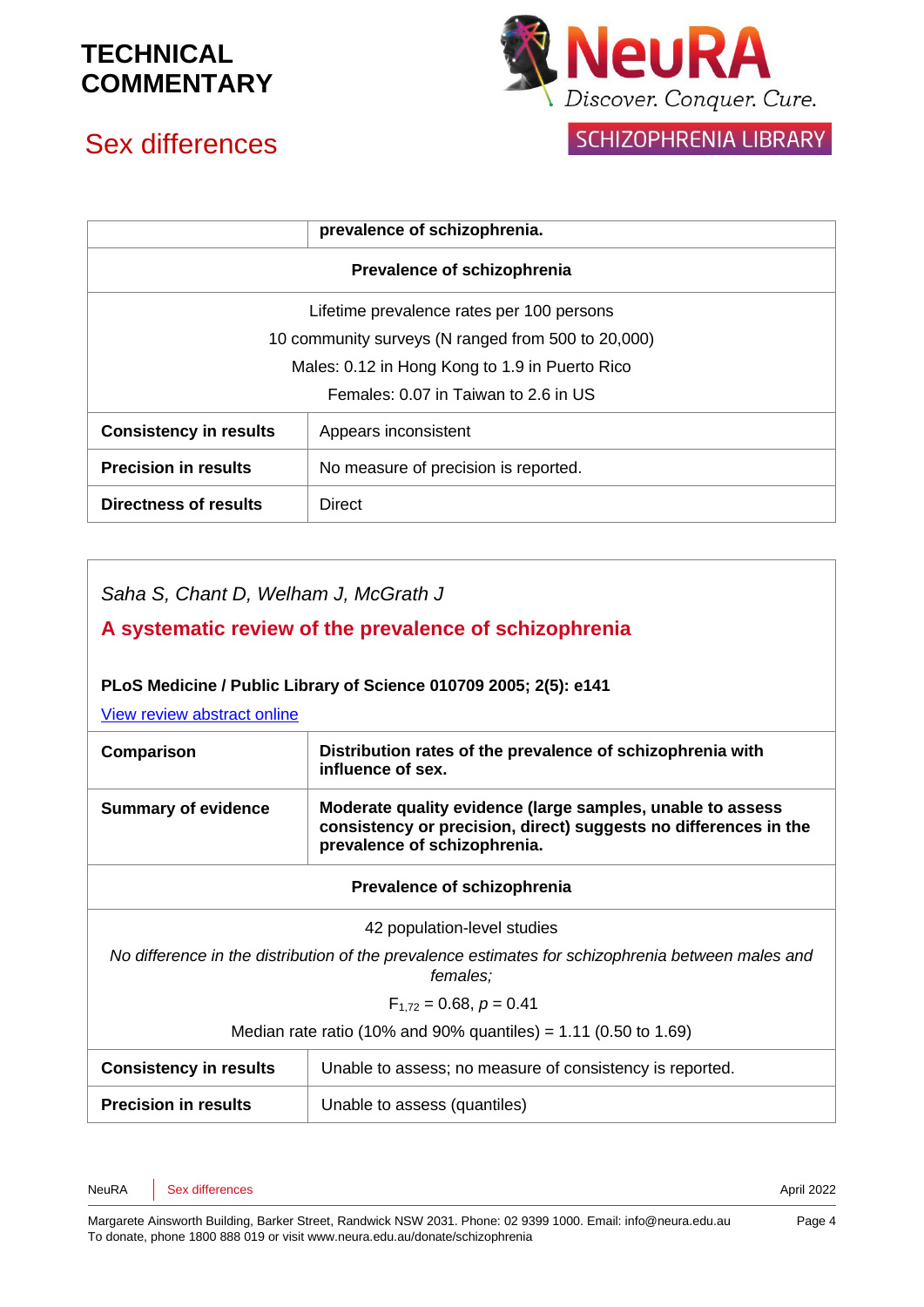# Sex differences



SCHIZOPHRENIA LIBRARY

| Directness of results | - -<br>Direct |
|-----------------------|---------------|
|                       |               |

### Explanation of acronyms

CI = confidence interval,  $F = F$ -test of difference in variance between groups, N = number of participants,  $p =$  probability of obtaining that result ( $p < 0.05$  generally regarded as significant)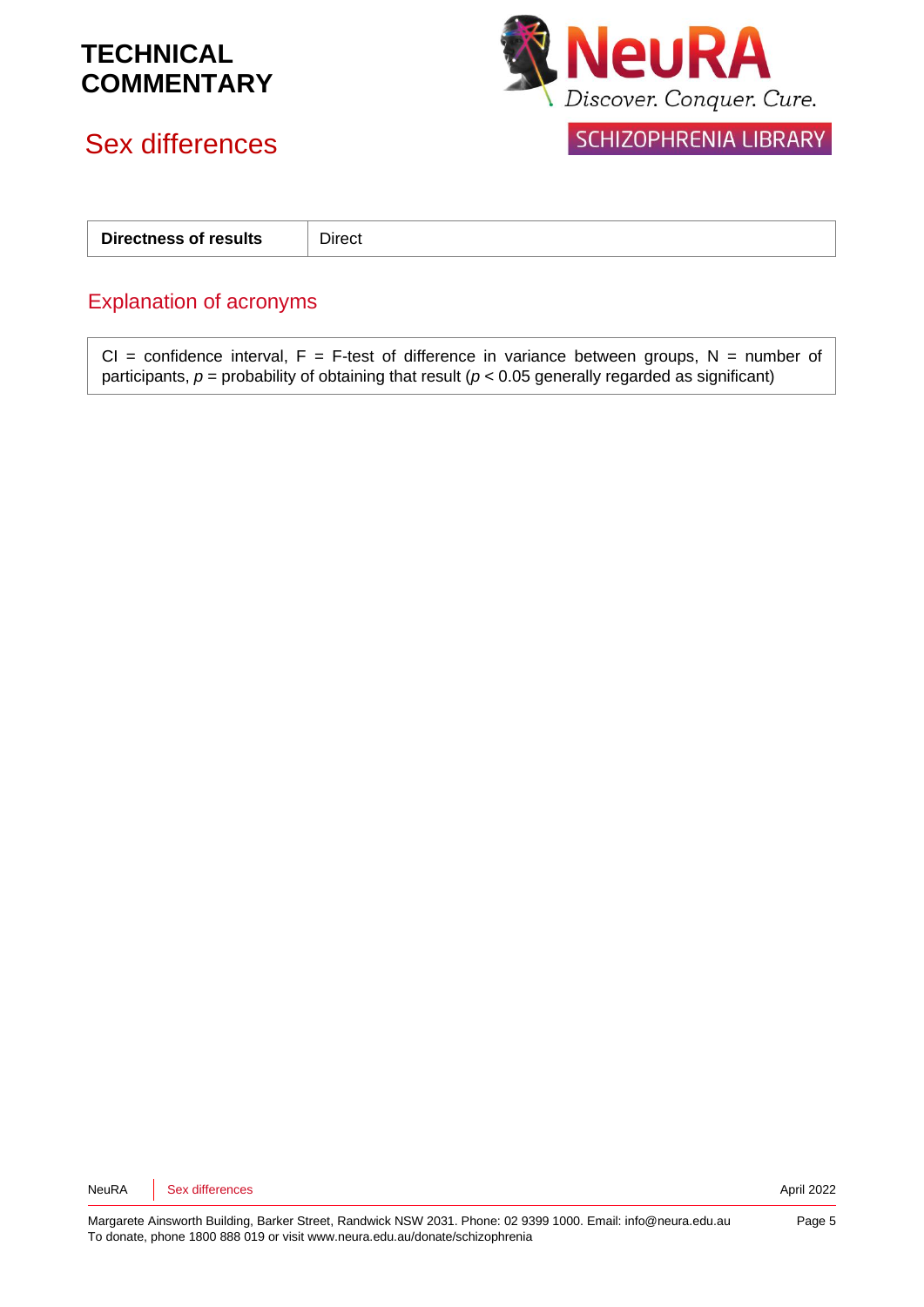# Sex differences

### Explanation of technical terms

- \* Bias has the potential to affect reviews of both RCT and observational studies. Forms of bias include; reporting bias – selective reporting of results, publication bias - trials that are not formally published tend to show less effect than published trials, further if there are statistically significant differences between groups in a trial, these trial results tend to get published before those of trials without significant differences; language bias – only including English language reports; funding bias - source of funding for the primary research with selective reporting of results within primary studies; outcome variable selection bias; database bias including reports from some databases and not others; citation bias - preferential citation of authors. Trials can also be subject to bias when evaluators are not blind to treatment condition and selection bias of participants if trial samples are sma[ll](#page-7-3)<sup>7</sup>.
- † Different effect measures are reported by different reviews.

Prevalence; how many people have a particular disorder or event at a particular point in time. Incidence; how many new cases of a disorder or event per population in a specified time period.

Median rate ratio refers to the ratio between prevalence or incidence rates of two groups, based on the median rather than the mean. The median is often used as a better measure of central tendency than the mean when data are skewed. Harmonic means are also used when data are skewed and are appropriate for rate data.

Reliability and validity refers to how accurate the instrument is. Sensitivity is the proportion



of actual positives that are correctly identified - 100% sensitivity = predict all people who are at high risk as developing psychosis and specificity is the proportion of negatives that are correctly identified - 100% specificity = not predicting anyone as being at high risk if they are truly not.

Weighted mean difference scores refer to mean differences between treatment and comparison groups after treatment (or occasionally pre to post treatment) and in a randomised trial there is an assumption that both groups are comparable on this measure prior to treatment. Standardised mean differences are divided by the pooled standard deviation (or the standard deviation of one group when groups are homogenous) that allows results from different scales to be combined and compared. Each study's mean difference is then given a weighting depending on the size of the sample and the variability in the data. 0.2 represents a small effect, 0.5 a medium effect, and 0.8 and over represents a large effect<sup>[7](#page-7-3)</sup>.

Odds ratio (OR) or relative risk (RR) refers to the probability of a reduction  $($  1) or an increase (> 1) in a particular outcome in a treatment group, or a group exposed to a risk factor, relative to the comparison group. For example, a RR of 0.75 translates to a reduction in risk of an outcome of 25% relative to those not receiving the treatment or not exposed to the risk factor. Conversely, a RR of 1.25 translates to an increased risk of 25% relative to those not receiving treatment or not having been exposed to a risk factor. A RR or OR of 1.00 means there is no difference between groups. A medium effect is considered if  $RR > 2$  or  $< 0.5$  and a large effect if  $RR > 5$  or  $< 0.2<sup>8</sup>$  $< 0.2<sup>8</sup>$  $< 0.2<sup>8</sup>$ . InOR stands for logarithmic OR where a lnOR of 0 shows no difference between groups. Hazard ratios measure the effect of an explanatory variable on the hazard or risk of an event.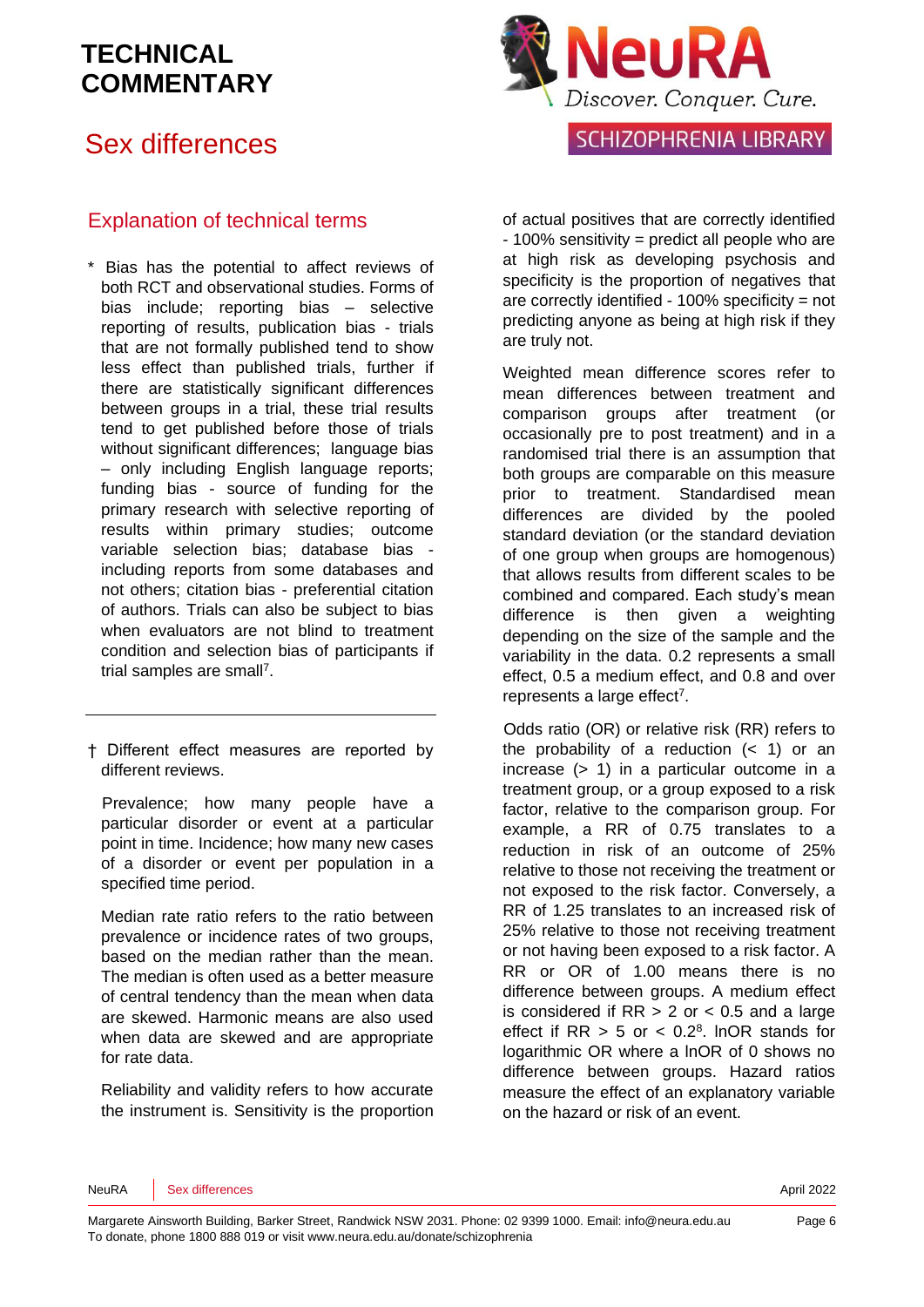### Sex differences

Correlation coefficients (eg, r) indicate the strength of association or relationship between variables. They are an indication of prediction, but do not confirm causality due to possible and often unforseen confounding variables. An r of 0.10 represents a weak association, 0.25 a medium association and 0.40 and over represents a strong association. Unstandardised (*b*) regression coefficients indicate the average change in the dependent variable associated with a 1 unit change in the independent variable, statistically controlling for the other independent variables. Standardised regression coefficients represent the change being in units of standard deviations to allow comparison across different scales.

‡ Inconsistency refers to differing estimates of treatment effect across trials (i.e. heterogeneity or variability in results) that is not explained by subgroup analyses and therefore reduces confidence in the effect estimate. I² is the percentage of the variability in effect estimates that is due to heterogeneity rather than sampling error (chance) - 0% to 40%: heterogeneity might not be important, 30% to 60%: may represent moderate heterogeneity, 50% to 90%: may be considerable heterogeneity and over this is considerable heterogeneity.. I<sup>2</sup> can be calculated from Q (chi-square) for the test of heterogeneity with the following formula;



§ Imprecision refers to wide confidence intervals indicating a lack of confidence in the effect estimate. Based on GRADE recommendations, a result for continuous data (standardised mean differences, not



weighted mean differences) is considered imprecise if the upper or lower confidence limit crosses an effect size of 0.5 in either direction, and for binary and correlation data, an effect size of 0.25. GRADE also recommends downgrading the evidence when sample size is smaller than 300 (for binary data) and 400 (for continuous data), although for some topics, this criteria should be relaxe[d](#page-7-5)<sup>9</sup>.

║ Indirectness of comparison occurs when a comparison of intervention A versus B is not available but A was compared with C and B was compared with C that allows indirect comparisons of the magnitude of effect of A versus B. Indirectness of population, comparator and or outcome can also occur when the available evidence regarding a particular population, intervention, comparator, or outcome is not available so is inferred from available evidence. These inferred treatment effect sizes are of lower quality than those gained from head-to-head comparisons of A and B.

NeuRA Sex differences **April 2022**